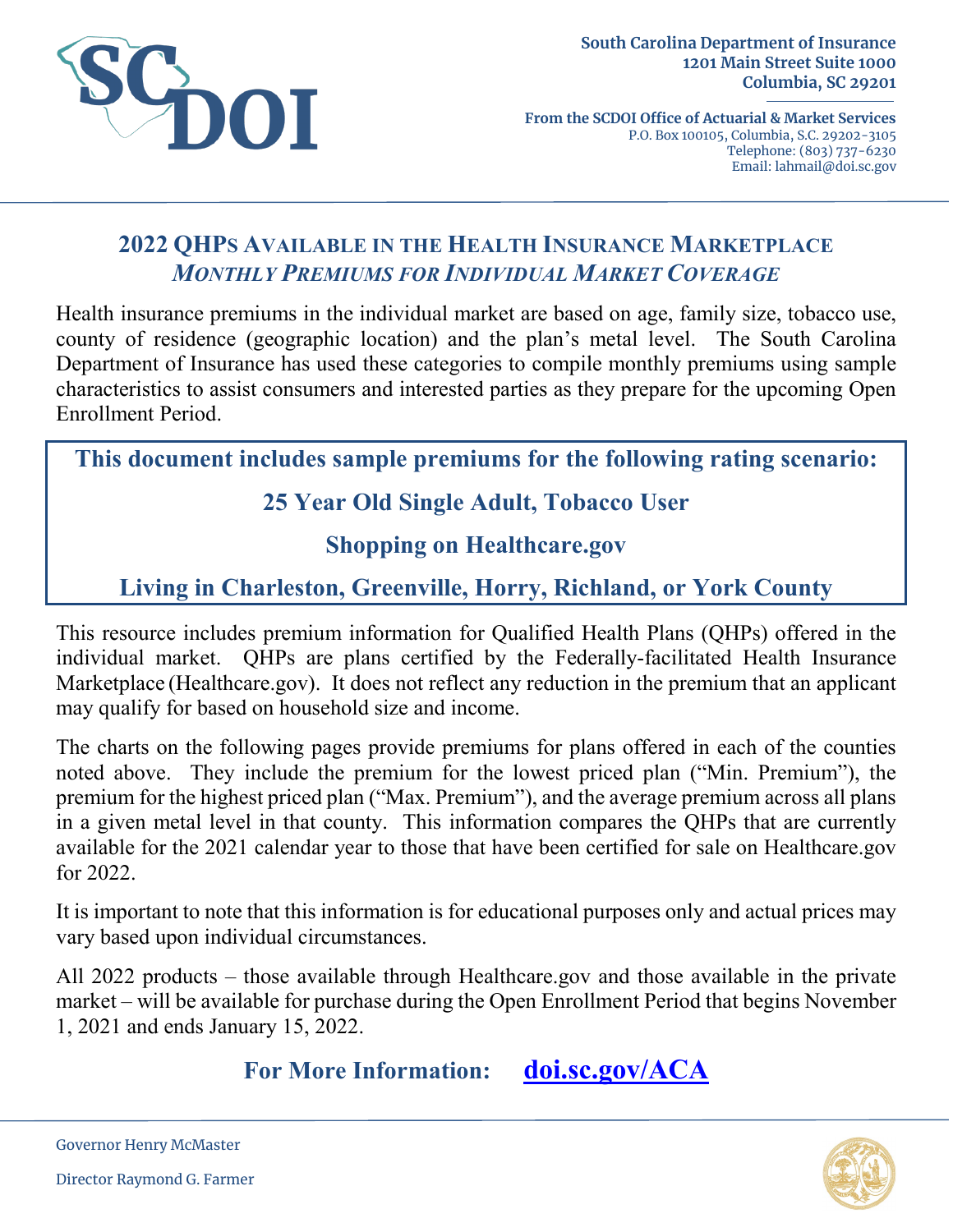#### **Rating Area 10 (Charleston County) Single Adult, Age 25, Tobacco User**

| <b>Platinum Plans</b>                         |           |                                        | 2021                   |                 |         |                                             | 2022                   |                 |
|-----------------------------------------------|-----------|----------------------------------------|------------------------|-----------------|---------|---------------------------------------------|------------------------|-----------------|
| <b>Company Name</b>                           | $#$ Plans | Min.<br>Premium                        | Max.<br><b>Premium</b> | Avg.<br>Premium | # Plans | Min.<br>Premium                             | Max.<br><b>Premium</b> | Avg.<br>Premium |
| Absolute Total Care                           |           |                                        |                        |                 |         |                                             |                        |                 |
| <b>BlueCross BlueShield of South Carolina</b> |           |                                        |                        |                 |         |                                             |                        |                 |
| Bright Health Company of South Carolina       |           | No Platinum Plans Were Offered in 2021 |                        |                 |         | No Platinum Plans Will be Available in 2022 |                        |                 |
| Molina Healthcare of South Carolina           |           |                                        |                        |                 |         |                                             |                        |                 |
| All Platinum Plans Offered in Rating Area     |           |                                        |                        |                 |         |                                             |                        |                 |
| Through the Exchange                          |           |                                        |                        |                 |         |                                             |                        |                 |

| <b>Gold Plans</b>                             |           |                 | 2021 |                                       |                 |                 |    |                                        | 2022 |                        |                 |
|-----------------------------------------------|-----------|-----------------|------|---------------------------------------|-----------------|-----------------|----|----------------------------------------|------|------------------------|-----------------|
| <b>Company Name</b>                           | $#$ Plans | Min.<br>Premium |      | Max.<br><b>Premium</b>                | Avg.<br>Premium | $#$ Plans       |    | Min.<br>Premium                        |      | Max.<br><b>Premium</b> | Avg.<br>Premium |
| Absolute Total Care                           |           | 491.76          |      | 512.90                                | 502.33          | 41              | Ś  | 380.63                                 |      | 424.01                 | 402.04          |
| <b>BlueCross BlueShield of South Carolina</b> | 41        | 487.56          |      | 499.36                                | 492.89          | 6 <sup>1</sup>  | \$ | 414.96                                 |      | $511.05$ \$            | 477.17          |
| Bright Health Company of South Carolina       |           |                 |      | Did Not Offer Coverage in this County |                 |                 |    | Does Not Offer Coverage in this County |      |                        |                 |
| Molina Healthcare of South Carolina           |           | 372.20          |      | 375.34                                | 373.77          |                 | S  | 358.71                                 |      | 358.88 \$              | 358.80          |
| All Gold Plans Offered in Rating Area Through |           |                 |      |                                       |                 |                 |    |                                        |      |                        |                 |
| the Exchange                                  | 81        | 372.20          |      | 512.90                                | 465.47          | 12 <sub>1</sub> | S  | 358.71                                 |      | 511.05                 | 432.40          |

| <b>Silver Plans</b>                             |             |                        | 2021 |                                       |   |                 |           |    |                                        | 2022 |                        |                 |
|-------------------------------------------------|-------------|------------------------|------|---------------------------------------|---|-----------------|-----------|----|----------------------------------------|------|------------------------|-----------------|
| <b>Company Name</b>                             | $#$ Plans   | Min.<br><b>Premium</b> |      | Max.<br>Premium                       |   | Avg.<br>Premium | $#$ Plans |    | Min.<br>Premium                        |      | Max.<br><b>Premium</b> | Avg.<br>Premium |
| Absolute Total Care                             | $11 \mid 5$ | $408.42$ \$            |      | 475.96                                |   | 439.99          | 13        | \$ | $339.69$ \$                            |      | 380.34                 | 357.79          |
| <b>BlueCross BlueShield of South Carolina</b>   | $12$ \$     | 416.86                 |      | 524.30                                |   | 487.94          |           | S  | $444.65$ \$                            |      | 537.97                 | 499.84          |
| Bright Health Company of South Carolina         |             |                        |      | Did Not Offer Coverage in this County |   |                 |           |    | Does Not Offer Coverage in this County |      |                        |                 |
| Molina Healthcare of South Carolina             | 41          | $332.15$ S             |      | 339.13                                | Ŝ | 335.75          | 51        | \$ | $313.61$ $\frac{1}{5}$                 |      | 337.18                 | 325.93          |
| All Silver Plans Offered in Rating Area Through |             |                        |      |                                       |   |                 |           |    |                                        |      |                        |                 |
| the Exchange                                    | 27          | 332.15                 |      | 524.30                                |   | 445.86          | 25        | S  | 313.61                                 |      | 537.97                 | 391.19          |

| <b>Expanded Bronze Plans</b>                  |                 |                                       | 2021 |                 |                 |           |    |                                        | 2022 |                        |                 |
|-----------------------------------------------|-----------------|---------------------------------------|------|-----------------|-----------------|-----------|----|----------------------------------------|------|------------------------|-----------------|
| <b>Company Name</b>                           | $#$ Plans       | Min.<br>Premium                       |      | Max.<br>Premium | Avg.<br>Premium | $#$ Plans |    | Min.<br><b>Premium</b>                 |      | Max.<br><b>Premium</b> | Avg.<br>Premium |
| Absolute Total Care                           | 61              | 318.73                                |      | 349.67          | 336.01          | 91        | Ś  | 275.10                                 |      | 342.04                 | 304.18          |
| <b>BlueCross BlueShield of South Carolina</b> | 51              | 275.83                                |      | 327.15          | 311.86          | 6I        | S. | 293.86                                 |      | 394.77                 | 340.23          |
| Bright Health Company of South Carolina       |                 | Did Not Offer Coverage in this County |      |                 |                 |           |    | Does Not Offer Coverage in this County |      |                        |                 |
| Molina Healthcare of South Carolina           |                 | 247.00                                |      | 253.90          | 250.45          |           |    | None Available                         |      |                        |                 |
| All Expanded Bronze Plans Offered in Rating   |                 |                                       |      |                 |                 |           |    |                                        |      |                        |                 |
| Area Through the Exchange                     | 13 <sup>l</sup> | 247.00                                |      | 349.67          | 313.56          | 15I       |    | 275.10                                 |      | 394.77                 | 318.60          |

| <b>Bronze Plans</b>                             |           |                 | 2021 |                                       |     |                 |           |                                        | 2022 |                        |                 |
|-------------------------------------------------|-----------|-----------------|------|---------------------------------------|-----|-----------------|-----------|----------------------------------------|------|------------------------|-----------------|
| <b>Company Name</b>                             | $#$ Plans | Min.<br>Premium |      | Max.<br><b>Premium</b>                |     | Avg.<br>Premium | $#$ Plans | Min.<br><b>Premium</b>                 |      | Max.<br><b>Premium</b> | Avg.<br>Premium |
| <b>Absolute Total Care</b>                      |           | 308.50          |      | 321.77                                | Ŝ   | 315.14          |           | 264.49                                 |      | 275.98                 | 270.24          |
| <b>BlueCross BlueShield of South Carolina</b>   |           | 312.77          |      | 312.77                                |     | 312.77          |           | 330.03                                 |      | 330.03                 | 330.03          |
| Bright Health Company of South Carolina         |           |                 |      | Did Not Offer Coverage in this County |     |                 |           | Does Not Offer Coverage in this County |      |                        |                 |
| Molina Healthcare of South Carolina             | зI        | $240.50$ \$     |      | 245.78                                | l S | 243.04          |           | None Available                         |      |                        |                 |
| All Bronze Plans Offered in Rating Area Through |           |                 |      |                                       |     |                 |           |                                        |      |                        |                 |
| the Exchange                                    | 61        | 240.50          |      | 321.77                                |     | 278.70          |           | 264.49                                 |      | 330.03                 | 290.17          |

| <b>Catastrophic Plans</b>                     |           |                        | 2021                                  |                 |           |                                        | 2022 |                        |                 |
|-----------------------------------------------|-----------|------------------------|---------------------------------------|-----------------|-----------|----------------------------------------|------|------------------------|-----------------|
| <b>Company Name</b>                           | $#$ Plans | Min.<br><b>Premium</b> | Max.<br><b>Premium</b>                | Avg.<br>Premium | $#$ Plans | Min.<br><b>Premium</b>                 |      | Max.<br><b>Premium</b> | Avg.<br>Premium |
| Absolute Total Care                           |           |                        | None Available                        |                 |           | None Available                         |      |                        |                 |
| <b>BlueCross BlueShield of South Carolina</b> |           | 207.81                 | 207.81                                | 207.81          |           | 208.45                                 |      | $208.45$ \$            | 208.45          |
| Bright Health Company of South Carolina       |           |                        | Did Not Offer Coverage in this County |                 |           | Does Not Offer Coverage in this County |      |                        |                 |
| Molina Healthcare of South Carolina           |           |                        | None Available                        |                 |           | None Available                         |      |                        |                 |
| All Catastrophic Plans Offered in Rating Area |           |                        |                                       |                 |           |                                        |      |                        |                 |
| Through the Exchange                          |           | 207.81                 | 207.81                                | 207.81          |           | 208.45                                 |      | 208.45                 | 208.45          |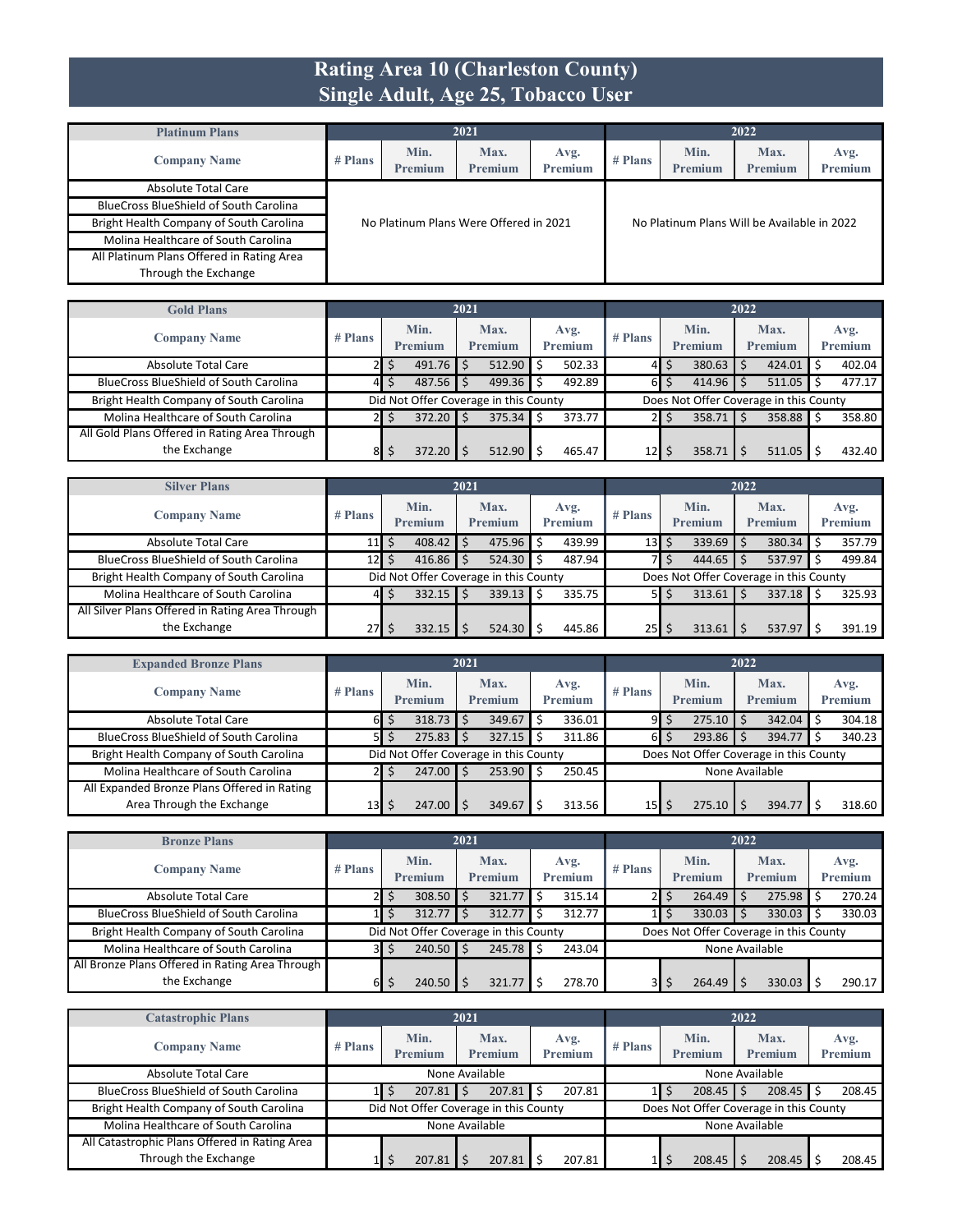#### **Rating Area 23 (Greenville County) Single Adult, Age 25, Tobacco User**

| <b>Platinum Plans</b>                         |           |                 | 2021                                   |                        |           |                                             | 2022                   |                        |
|-----------------------------------------------|-----------|-----------------|----------------------------------------|------------------------|-----------|---------------------------------------------|------------------------|------------------------|
| <b>Company Name</b>                           | $#$ Plans | Min.<br>Premium | Max.<br><b>Premium</b>                 | Avg.<br><b>Premium</b> | $#$ Plans | Min.<br>Premium                             | Max.<br><b>Premium</b> | Avg.<br><b>Premium</b> |
| Absolute Total Care                           |           |                 |                                        |                        |           |                                             |                        |                        |
| <b>BlueCross BlueShield of South Carolina</b> |           |                 |                                        |                        |           |                                             |                        |                        |
| Bright Health Company of South Carolina       |           |                 | No Platinum Plans Were Offered in 2021 |                        |           | No Platinum Plans Will be Available in 2022 |                        |                        |
| Molina Healthcare of South Carolina           |           |                 |                                        |                        |           |                                             |                        |                        |
| All Platinum Plans Offered in Rating Area     |           |                 |                                        |                        |           |                                             |                        |                        |
| Through the Exchange                          |           |                 |                                        |                        |           |                                             |                        |                        |

| <b>Gold Plans</b>                             |           |                                       | 2021 |         |    |                |                 |    |         | 2022 |                |         |
|-----------------------------------------------|-----------|---------------------------------------|------|---------|----|----------------|-----------------|----|---------|------|----------------|---------|
|                                               | $#$ Plans | Min.                                  |      | Max.    |    | Avg.           | $#$ Plans       |    | Min.    |      | Max.           | Avg.    |
| <b>Company Name</b>                           |           | Premium                               |      | Premium |    | <b>Premium</b> |                 |    | Premium |      | <b>Premium</b> | Premium |
| Absolute Total Care                           |           | Did Not Offer Coverage in this County |      |         |    |                | 41              | S  | 591.90  |      | 659.36         | 625.20  |
| <b>BlueCross BlueShield of South Carolina</b> | 41        | 490.34                                |      | 502.21  | Ś. | 495.70         | $6\blacksquare$ | \$ | 440.28  |      | $497.19$ \$    | 470.32  |
| Bright Health Company of South Carolina       |           | 507.81                                |      | 507.81  |    | 507.81         |                 | S  | 423.02  |      | $467.69$ \$    | 445.36  |
| Molina Healthcare of South Carolina           |           | 378.46                                |      | 381.65  |    | 380.06         |                 | S  | 428.79  |      | 428.99         | 428.89  |
| All Gold Plans Offered in Rating Area Through |           |                                       |      |         |    |                |                 |    |         |      |                |         |
| the Exchange                                  |           | 378.46                                |      | 507.81  |    | 464.39         | 14              |    | 423.02  |      | $659.36$ \$    | 505.08  |

| <b>Silver Plans</b>                             |           |                                       | 2021 |                        |   |                 |                 |    |                    | 2022 |                        |                 |
|-------------------------------------------------|-----------|---------------------------------------|------|------------------------|---|-----------------|-----------------|----|--------------------|------|------------------------|-----------------|
| <b>Company Name</b>                             | $#$ Plans | Min.<br>Premium                       |      | Max.<br><b>Premium</b> |   | Avg.<br>Premium | $#$ Plans       |    | Min.<br>Premium    |      | Max.<br><b>Premium</b> | Avg.<br>Premium |
| Absolute Total Care                             |           | Did Not Offer Coverage in this County |      |                        |   |                 | 13 <sub>l</sub> | Ś  | $528.24$ \$        |      | 591.46                 | 556.38          |
| <b>BlueCross BlueShield of South Carolina</b>   | 12 IS     | 457.04                                |      | 527.29                 | Ŝ | 497.04          |                 | ১  | $471.82$ \$        |      | $523.37$ \$            | 497.51          |
| Bright Health Company of South Carolina         | 41        | 444.01                                |      | 449.62                 |   | 446.18          | 61              | \$ | $359.56$ \$        |      | $410.05$ \$            | 383.16          |
| Molina Healthcare of South Carolina             | 41        | $337.73$ \$                           |      | 344.83                 |   | 341.40          | <b>51</b>       | \$ | $374.88$ \$        |      | 403.06                 | 389.61          |
| All Silver Plans Offered in Rating Area Through |           |                                       |      |                        |   |                 |                 |    |                    |      |                        |                 |
| the Exchange                                    | \$  20    | 337.73                                |      | 527.29                 | Ś | 455.74          | 31              | \$ | $359.56$ $\mid$ \$ |      | 591.46                 | 482.66          |

| <b>Expanded Bronze Plans</b>                  |           |                                       | 2021 |                        |   |                 |                 |    |                        | 2022 |                        |                 |
|-----------------------------------------------|-----------|---------------------------------------|------|------------------------|---|-----------------|-----------------|----|------------------------|------|------------------------|-----------------|
| <b>Company Name</b>                           | $#$ Plans | Min.<br><b>Premium</b>                |      | Max.<br><b>Premium</b> |   | Avg.<br>Premium | $#$ Plans       |    | Min.<br><b>Premium</b> |      | Max.<br><b>Premium</b> | Avg.<br>Premium |
| Absolute Total Care                           |           | Did Not Offer Coverage in this County |      |                        |   |                 | 9I              | Ś. | 427.80                 |      | 531.90                 | 473.02          |
| <b>BlueCross BlueShield of South Carolina</b> | 51        | $302.18$ \$                           |      | 329.01                 |   | 318.59          | $6\blacksquare$ | Ŝ. | 311.63                 |      | 384.06                 | 335.29          |
| Bright Health Company of South Carolina       | 41        | $336.94$ \$                           |      | 391.15                 | Ś | 362.68          | $6\blacksquare$ | \$ | 280.05                 |      | 319.74                 | 296.85          |
| Molina Healthcare of South Carolina           | 21        | $251.15$ $\frac{1}{5}$                |      | 258.17                 | Ŝ | 254.66          |                 |    | None Available         |      |                        |                 |
| All Expanded Bronze Plans Offered in Rating   |           |                                       |      |                        |   |                 |                 |    |                        |      |                        |                 |
| Area Through the Exchange                     | 11        | $251.15$ $\frac{1}{5}$                |      | 391.15                 |   | 323.00          | 21              |    | 280.05                 |      | 531.90                 | 383.33          |

| <b>Bronze Plans</b>                             |                |                        | 2021 |                                       |   |                 |           |    |                 | 2022 |                        |                        |
|-------------------------------------------------|----------------|------------------------|------|---------------------------------------|---|-----------------|-----------|----|-----------------|------|------------------------|------------------------|
| <b>Company Name</b>                             | $#$ Plans      | Min.<br><b>Premium</b> |      | Max.<br>Premium                       |   | Avg.<br>Premium | $#$ Plans |    | Min.<br>Premium |      | Max.<br><b>Premium</b> | Avg.<br><b>Premium</b> |
| <b>Absolute Total Care</b>                      |                |                        |      | Did Not Offer Coverage in this County |   |                 |           | Ś. | 411.30          |      | 429.16                 | 420.23                 |
| <b>BlueCross BlueShield of South Carolina</b>   |                | $314.55$ $\frac{1}{5}$ |      | 314.55                                | Ś | 314.55          |           |    | 321.07          |      | 321.07                 | 321.07                 |
| Bright Health Company of South Carolina         |                |                        |      | None Available                        |   |                 |           |    | None Available  |      |                        |                        |
| Molina Healthcare of South Carolina             | 3 <sup>1</sup> | $244.55$ \$            |      | 249.92                                | Ś | 247.14          |           |    | None Available  |      |                        |                        |
| All Bronze Plans Offered in Rating Area Through |                |                        |      |                                       |   |                 |           |    |                 |      |                        |                        |
| the Exchange                                    | 41             | $244.55$ $\frac{1}{5}$ |      | 314.55                                |   | 263.99          | 31        |    | 321.07          |      | 429.16                 | 387.18                 |

| <b>Catastrophic Plans</b>                     |           |                                       | 2021 |                        |                 |           |   |                 | 2022 |                        |                 |
|-----------------------------------------------|-----------|---------------------------------------|------|------------------------|-----------------|-----------|---|-----------------|------|------------------------|-----------------|
| <b>Company Name</b>                           | $#$ Plans | Min.<br><b>Premium</b>                |      | Max.<br><b>Premium</b> | Avg.<br>Premium | $#$ Plans |   | Min.<br>Premium |      | Max.<br><b>Premium</b> | Avg.<br>Premium |
| <b>Absolute Total Care</b>                    |           | Did Not Offer Coverage in this County |      |                        |                 |           |   | None Available  |      |                        |                 |
| <b>BlueCross BlueShield of South Carolina</b> | пL        | $209.00$ \$                           |      | 209.00                 | 209.00          |           | د | 202.79          |      | $202.79$ \$            | 202.79          |
| Bright Health Company of South Carolina       |           | $199.54$ \$                           |      | 199.54                 | 199.54          |           |   | 234.26          |      | 234.26                 | 234.26          |
| Molina Healthcare of South Carolina           |           | None Available                        |      |                        |                 |           |   | None Available  |      |                        |                 |
| All Catastrophic Plans Offered in Rating Area |           |                                       |      |                        |                 |           |   |                 |      |                        |                 |
| Through the Exchange                          |           | 199.54                                |      | 209.00                 | 204.27          |           |   | 202.79          |      | 234.26                 | 218.53          |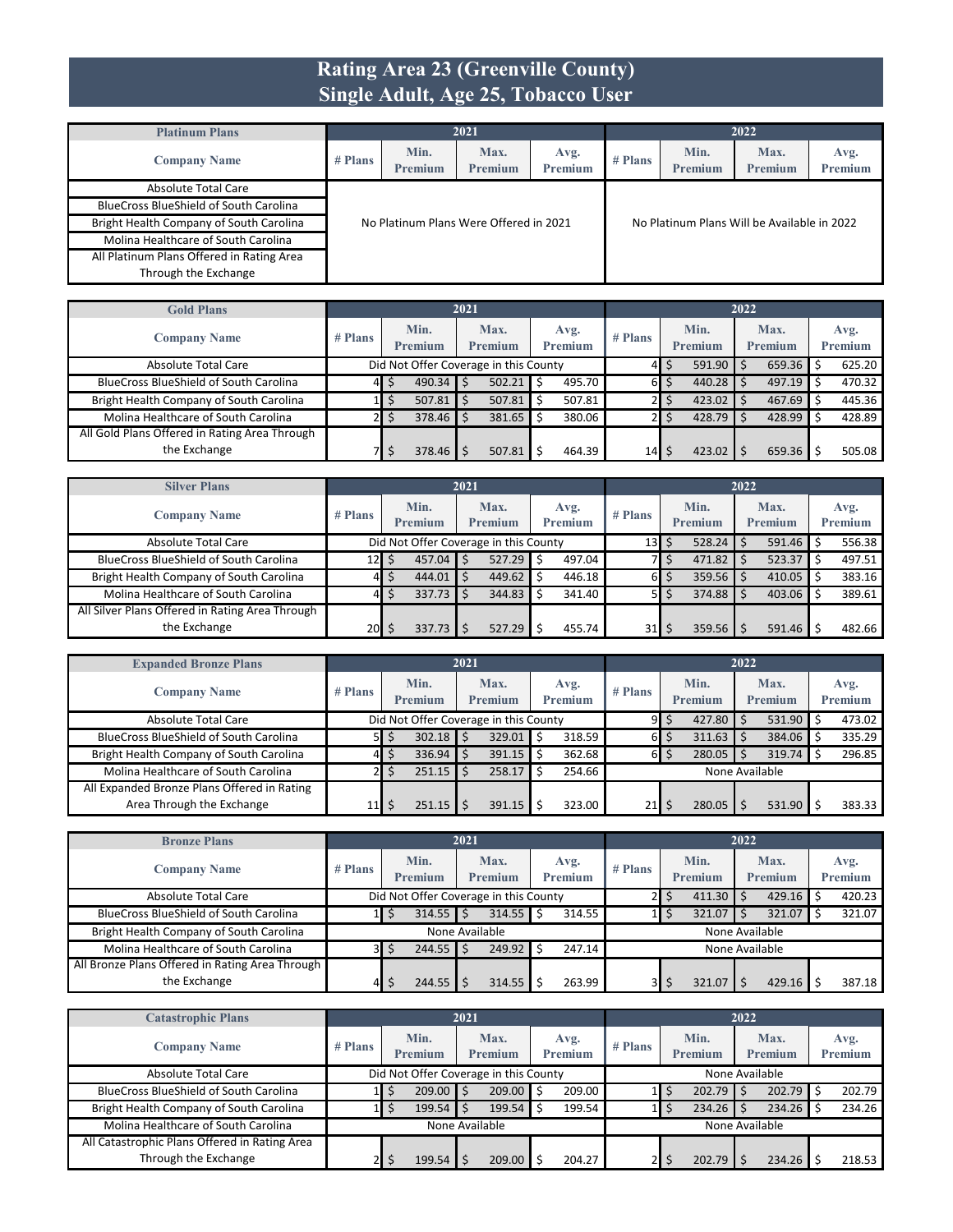#### **Rating Area 26 (Horry County) Single Adult, Age 25, Tobacco User**

| <b>Platinum Plans</b>                         |           |                                        | 2021                   |                        |           |                                             | 2022                   |                        |  |  |
|-----------------------------------------------|-----------|----------------------------------------|------------------------|------------------------|-----------|---------------------------------------------|------------------------|------------------------|--|--|
| <b>Company Name</b>                           | $#$ Plans | Min.<br>Premium                        | Max.<br><b>Premium</b> | Avg.<br><b>Premium</b> | $#$ Plans | Min.<br>Premium                             | Max.<br><b>Premium</b> | Avg.<br><b>Premium</b> |  |  |
| Absolute Total Care                           |           |                                        |                        |                        |           |                                             |                        |                        |  |  |
| <b>BlueCross BlueShield of South Carolina</b> |           |                                        |                        |                        |           |                                             |                        |                        |  |  |
| Bright Health Company of South Carolina       |           | No Platinum Plans Were Offered in 2021 |                        |                        |           | No Platinum Plans Will be Available in 2022 |                        |                        |  |  |
| Molina Healthcare of South Carolina           |           |                                        |                        |                        |           |                                             |                        |                        |  |  |
| All Platinum Plans Offered in Rating Area     |           |                                        |                        |                        |           |                                             |                        |                        |  |  |
| Through the Exchange                          |           |                                        |                        |                        |           |                                             |                        |                        |  |  |

| <b>Gold Plans</b>                             |           |                 | 2021 |                                       |                 |           |    |                 | 2022 |                        |                 |
|-----------------------------------------------|-----------|-----------------|------|---------------------------------------|-----------------|-----------|----|-----------------|------|------------------------|-----------------|
| <b>Company Name</b>                           | $#$ Plans | Min.<br>Premium |      | Max.<br>Premium                       | Avg.<br>Premium | $#$ Plans |    | Min.<br>Premium |      | Max.<br><b>Premium</b> | Avg.<br>Premium |
| <b>Absolute Total Care</b>                    |           | 543.39          |      | 566.76                                | 555.08          | 41        | S  | 431.88          |      | 481.10                 | 456.18          |
| <b>BlueCross BlueShield of South Carolina</b> | 41        | 468.12          |      | 479.45                                | 473.24          | 51        | \$ | 434.94          |      | 473.90 \$              | 454.01          |
| Bright Health Company of South Carolina       |           |                 |      | Did Not Offer Coverage in this County |                 |           |    | 425.38          |      | $470.46$ \$            | 447.92          |
| Molina Healthcare of South Carolina           |           | 391.69          |      | 394.99                                | 393.34          |           | د  | 372.35          |      | 372.53                 | 372.44          |
| All Gold Plans Offered in Rating Area Through |           |                 |      |                                       |                 |           |    |                 |      |                        |                 |
| the Exchange                                  | 81        | 391.69          |      | 566.76                                | 473.72          | 13        |    | 372.35          |      | 481.10                 | 441.19          |

| <b>Silver Plans</b>                             |                 |                        | 2021 |                                       |   |                 |           |    |                    | 2022 |                        |                 |
|-------------------------------------------------|-----------------|------------------------|------|---------------------------------------|---|-----------------|-----------|----|--------------------|------|------------------------|-----------------|
| <b>Company Name</b>                             | $#$ Plans       | Min.<br><b>Premium</b> |      | Max.<br>Premium                       |   | Avg.<br>Premium | $#$ Plans |    | Min.<br>Premium    |      | Max.<br><b>Premium</b> | Avg.<br>Premium |
| Absolute Total Care                             | $11 \mid 5$     | $451.30$ \$            |      | 525.93                                | Ś | 486.19          | 13        | \$ | $385.44$ \$        |      | 431.56                 | 405.97          |
| <b>BlueCross BlueShield of South Carolina</b>   | $10\frac{1}{5}$ | 459.13                 |      | 503.40                                |   | 481.91          | 51        | \$ | $461.45$ \$        |      | 498.86 \$              | 483.61          |
| Bright Health Company of South Carolina         |                 |                        |      | Did Not Offer Coverage in this County |   |                 | 61        | \$ | $361.60$ \$        |      | 412.52                 | 385.36          |
| Molina Healthcare of South Carolina             | 41              | $349.54$ \$            |      | 356.89                                | Ŝ | 353.33          | 51        | \$ | $325.54$ \$        |      | 350.01                 | 338.32          |
| All Silver Plans Offered in Rating Area Through |                 |                        |      |                                       |   |                 |           |    |                    |      |                        |                 |
| the Exchange                                    | 25 IS           | 349.54                 |      | 525.93                                |   | 463.22          | 29        | S  | $325.54$ $\mid$ \$ |      | 498.86                 | 403.43          |

| <b>Expanded Bronze Plans</b>                  |                 |                        | 2021 |                                       |   |                 |                 |    |                        | 2022 |                        |                 |
|-----------------------------------------------|-----------------|------------------------|------|---------------------------------------|---|-----------------|-----------------|----|------------------------|------|------------------------|-----------------|
| <b>Company Name</b>                           | $#$ Plans       | Min.<br><b>Premium</b> |      | Max.<br><b>Premium</b>                |   | Avg.<br>Premium | $#$ Plans       |    | Min.<br><b>Premium</b> |      | Max.<br><b>Premium</b> | Avg.<br>Premium |
| Absolute Total Care                           | 61              | $352.19$ \$            |      | 386.39                                |   | 371.28          | 91              | Ŝ. | 312.15                 |      | 388.10                 | 345.14          |
| <b>BlueCross BlueShield of South Carolina</b> | 41              | $300.94$ \$            |      | 314.10                                |   | 308.07          | 51              | Ŝ. | 305.88                 |      | 366.07                 | 324.09          |
| Bright Health Company of South Carolina       |                 |                        |      | Did Not Offer Coverage in this County |   |                 | $6\blacksquare$ | \$ | 281.59                 |      | 321.60                 | 298.50          |
| Molina Healthcare of South Carolina           | 21              | $259.93$ \$            |      | 267.19                                | Ŝ | 263.56          |                 |    | None Available         |      |                        |                 |
| All Expanded Bronze Plans Offered in Rating   |                 |                        |      |                                       |   |                 |                 |    |                        |      |                        |                 |
| Area Through the Exchange                     | 12 <sub>l</sub> | $259.93$ \$            |      | 386.39                                |   | 332.26          | <b>20</b>       |    | 281.59                 |      | 388.10                 | 325.89          |

| <b>Bronze Plans</b>                             |           |                        | 2021 |                                       |   |                 |           |     |                 | 2022 |                        |                        |
|-------------------------------------------------|-----------|------------------------|------|---------------------------------------|---|-----------------|-----------|-----|-----------------|------|------------------------|------------------------|
| <b>Company Name</b>                             | $#$ Plans | Min.<br><b>Premium</b> |      | Max.<br>Premium                       |   | Avg.<br>Premium | $#$ Plans |     | Min.<br>Premium |      | Max.<br><b>Premium</b> | Avg.<br><b>Premium</b> |
| <b>Absolute Total Care</b>                      | 21        | $340.89$ \$            |      | 355.55                                | Ś | 348.22          |           | Ś.  | 300.11          |      | 313.14                 | 306.63                 |
| <b>BlueCross BlueShield of South Carolina</b>   |           | $300.30$ \$            |      | 300.30                                | Ś | 300.30          |           | \$. | 306.03          |      | 306.03                 | 306.03                 |
| Bright Health Company of South Carolina         |           |                        |      | Did Not Offer Coverage in this County |   |                 |           |     | None Available  |      |                        |                        |
| Molina Healthcare of South Carolina             | 3I        | $253.10$ \$            |      | 258.65                                | S | 255.77          |           |     | None Available  |      |                        |                        |
| All Bronze Plans Offered in Rating Area Through |           |                        |      |                                       |   |                 |           |     |                 |      |                        |                        |
| the Exchange                                    | 61        | $253.10$ \$            |      | 355.55                                |   | 294.01          | 31        |     | 300.11          |      | 313.14                 | 306.43                 |

| <b>Catastrophic Plans</b>                     |           |                        | 2021                                  |                        |           |                 | 2022 |                        |                 |
|-----------------------------------------------|-----------|------------------------|---------------------------------------|------------------------|-----------|-----------------|------|------------------------|-----------------|
| <b>Company Name</b>                           | $#$ Plans | Min.<br><b>Premium</b> | Max.<br><b>Premium</b>                | Avg.<br><b>Premium</b> | $#$ Plans | Min.<br>Premium |      | Max.<br><b>Premium</b> | Avg.<br>Premium |
| Absolute Total Care                           |           |                        | None Available                        |                        |           |                 |      | None Available         |                 |
| <b>BlueCross BlueShield of South Carolina</b> |           | 199.53                 | 199.53                                | 199.53                 |           | 193.29          |      | 193.29                 | 193.29          |
| Bright Health Company of South Carolina       |           |                        | Did Not Offer Coverage in this County |                        |           | 235.57          |      | 235.57                 | 235.57          |
| Molina Healthcare of South Carolina           |           |                        | None Available                        |                        |           |                 |      | None Available         |                 |
| All Catastrophic Plans Offered in Rating Area |           |                        |                                       |                        |           |                 |      |                        |                 |
| Through the Exchange                          |           | 199.53                 | 199.53                                | 199.53                 |           | 193.29          |      | 235.57                 | 214.43          |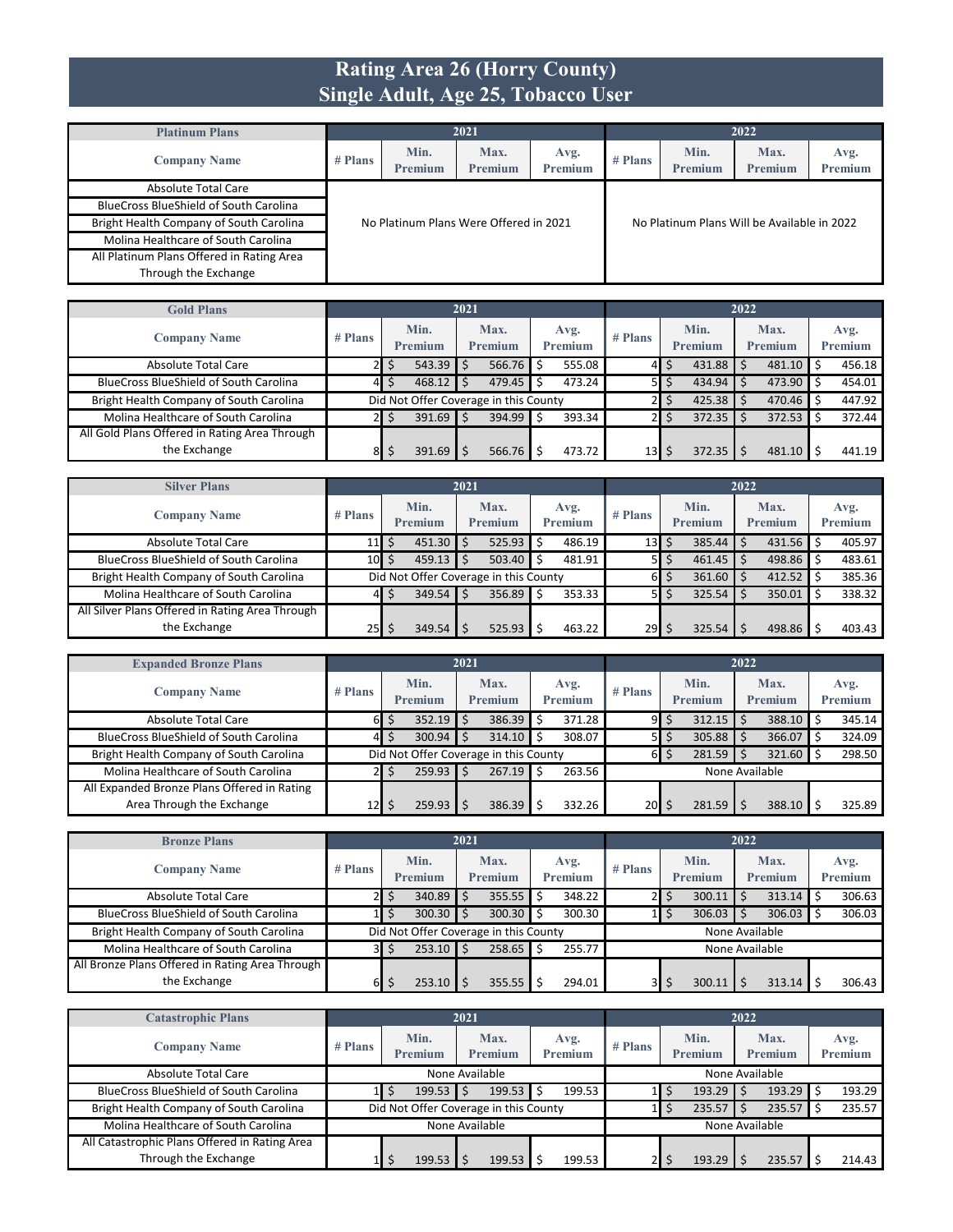#### **Rating Area 40 (Richland County) Single Adult, Age 25, Tobacco User**

| <b>Platinum Plans</b>                         |           |                                        | 2021                   |                        |           |                                             | 2022                   |                        |  |  |
|-----------------------------------------------|-----------|----------------------------------------|------------------------|------------------------|-----------|---------------------------------------------|------------------------|------------------------|--|--|
| <b>Company Name</b>                           | $#$ Plans | Min.<br>Premium                        | Max.<br><b>Premium</b> | Avg.<br><b>Premium</b> | $#$ Plans | Min.<br>Premium                             | Max.<br><b>Premium</b> | Avg.<br><b>Premium</b> |  |  |
| Absolute Total Care                           |           |                                        |                        |                        |           |                                             |                        |                        |  |  |
| <b>BlueCross BlueShield of South Carolina</b> |           |                                        |                        |                        |           |                                             |                        |                        |  |  |
| Bright Health Company of South Carolina       |           | No Platinum Plans Were Offered in 2021 |                        |                        |           | No Platinum Plans Will be Available in 2022 |                        |                        |  |  |
| Molina Healthcare of South Carolina           |           |                                        |                        |                        |           |                                             |                        |                        |  |  |
| All Platinum Plans Offered in Rating Area     |           |                                        |                        |                        |           |                                             |                        |                        |  |  |
| Through the Exchange                          |           |                                        |                        |                        |           |                                             |                        |                        |  |  |

| <b>Gold Plans</b>                             |           |                 | 2021 |                                       |   |                        |           |    |                                        | 2022 |                        |                 |
|-----------------------------------------------|-----------|-----------------|------|---------------------------------------|---|------------------------|-----------|----|----------------------------------------|------|------------------------|-----------------|
| <b>Company Name</b>                           | $#$ Plans | Min.<br>Premium |      | Max.<br><b>Premium</b>                |   | Avg.<br><b>Premium</b> | $#$ Plans |    | Min.<br>Premium                        |      | Max.<br><b>Premium</b> | Avg.<br>Premium |
| Absolute Total Care                           |           |                 |      | Did Not Offer Coverage in this County |   |                        |           | S  | 529.43                                 |      | 589.77                 | 559.21          |
| <b>BlueCross BlueShield of South Carolina</b> | 41        | 545.13          |      | 558.33                                |   | 551.09                 | 51        | \$ | 518.04                                 |      | 564.44                 | 540.75          |
| Bright Health Company of South Carolina       |           |                 |      | Did Not Offer Coverage in this County |   |                        |           |    | Does Not Offer Coverage in this County |      |                        |                 |
| Molina Healthcare of South Carolina           |           | $495.40$ \$     |      | 499.57                                | Ŝ | 497.49                 | 2F        | S  | 453.97                                 |      | $454.19$ \$            | 454.08          |
| All Gold Plans Offered in Rating Area Through |           |                 |      |                                       |   |                        |           |    |                                        |      |                        |                 |
| the Exchange                                  | 61        | 495.40          |      | 558.33                                |   | 533.22                 | 11        |    | 453.97                                 |      | 589.77                 | 531.71          |

| <b>Silver Plans</b>                             |           |                 | 2021 |                                       |    |                 |           |    |                                        | 2022 |                 |                        |
|-------------------------------------------------|-----------|-----------------|------|---------------------------------------|----|-----------------|-----------|----|----------------------------------------|------|-----------------|------------------------|
| <b>Company Name</b>                             | $#$ Plans | Min.<br>Premium |      | Max.<br><b>Premium</b>                |    | Avg.<br>Premium | $#$ Plans |    | Min.<br>Premium                        |      | Max.<br>Premium | Avg.<br><b>Premium</b> |
| Absolute Total Care                             |           |                 |      | Did Not Offer Coverage in this County |    |                 | 13        | Ś  | $472.49$ \$                            |      | 529.04          | 497.67                 |
| <b>BlueCross BlueShield of South Carolina</b>   | 10I S     | $534.66$ \$     |      | 586.21                                | S  | 561.18          | 51        | \$ | 549.61                                 |      | 594.17          | 576.01                 |
| Bright Health Company of South Carolina         |           |                 |      | Did Not Offer Coverage in this County |    |                 |           |    | Does Not Offer Coverage in this County |      |                 |                        |
| Molina Healthcare of South Carolina             | 41        | 442.09          | -Ŝ   | 451.38                                | Ŝ. | 446.89          | <b>51</b> | \$ | $396.90$ \$                            |      | 426.73          | 412.49                 |
| All Silver Plans Offered in Rating Area Through |           |                 |      |                                       |    |                 |           |    |                                        |      |                 |                        |
| the Exchange                                    | 14        | 442.09          |      | 586.21                                |    | 528.53          | 23        | Ś  | $396.90$   \$                          |      | 594.17          | 496.18                 |

| <b>Expanded Bronze Plans</b>                  |           |                        | 2021                                  |                        |           |                        | 2022                                   |                 |
|-----------------------------------------------|-----------|------------------------|---------------------------------------|------------------------|-----------|------------------------|----------------------------------------|-----------------|
| <b>Company Name</b>                           | $#$ Plans | Min.<br><b>Premium</b> | Max.<br>Premium                       | Avg.<br><b>Premium</b> | $#$ Plans | Min.<br><b>Premium</b> | Max.<br><b>Premium</b>                 | Avg.<br>Premium |
| Absolute Total Care                           |           |                        | Did Not Offer Coverage in this County |                        | 91        | 382.65<br>Ŝ.           | 475.76                                 | 423.09          |
| <b>BlueCross BlueShield of South Carolina</b> | 41        | $350.44$ $\frac{1}{5}$ | 365.78                                | 358.75<br>Ś            | 51        | 364.32<br>Ŝ.           | 436.01                                 | 386.01          |
| Bright Health Company of South Carolina       |           |                        | Did Not Offer Coverage in this County |                        |           |                        | Does Not Offer Coverage in this County |                 |
| Molina Healthcare of South Carolina           | 21        | $328.75$ $\frac{1}{5}$ | 337.94                                | 333.35<br>Ś            |           |                        | None Available                         |                 |
| All Expanded Bronze Plans Offered in Rating   |           |                        |                                       |                        |           |                        |                                        |                 |
| Area Through the Exchange                     | 61        | $328.75$ $\frac{1}{5}$ | 365.78                                | 350.28                 | 14        | 364.32                 | 475.76                                 | 409.85          |

| <b>Bronze Plans</b>                             |           |                 | 2021                                  |                        |           |                        | 2022                                   |                 |
|-------------------------------------------------|-----------|-----------------|---------------------------------------|------------------------|-----------|------------------------|----------------------------------------|-----------------|
| <b>Company Name</b>                             | $#$ Plans | Min.<br>Premium | Max.<br><b>Premium</b>                | Avg.<br><b>Premium</b> | $#$ Plans | Min.<br><b>Premium</b> | Max.<br><b>Premium</b>                 | Avg.<br>Premium |
| <b>Absolute Total Care</b>                      |           |                 | Did Not Offer Coverage in this County |                        |           | 367.89                 | 383.87                                 | 375.88          |
| <b>BlueCross BlueShield of South Carolina</b>   |           | $349.70$ \$     | 349.70                                | 349.70<br>.s           |           | 364.50                 | 364.50                                 | 364.50          |
| Bright Health Company of South Carolina         |           |                 | Did Not Offer Coverage in this County |                        |           |                        | Does Not Offer Coverage in this County |                 |
| Molina Healthcare of South Carolina             | зΙ        | 320.11          | 327.14<br>-Ś                          | 323.49<br>S            |           |                        | None Available                         |                 |
| All Bronze Plans Offered in Rating Area Through |           |                 |                                       |                        |           |                        |                                        |                 |
| the Exchange                                    | 41        | 320.11          | 349.70                                | 330.05                 |           | 364.50                 | 383.87                                 | 372.09          |

| <b>Catastrophic Plans</b>                                             |           |                                       | 2021                   |                        |           | 2022                                   |                        |                 |
|-----------------------------------------------------------------------|-----------|---------------------------------------|------------------------|------------------------|-----------|----------------------------------------|------------------------|-----------------|
| <b>Company Name</b>                                                   | $#$ Plans | Min.<br><b>Premium</b>                | Max.<br><b>Premium</b> | Avg.<br><b>Premium</b> | $#$ Plans | Min.<br><b>Premium</b>                 | Max.<br><b>Premium</b> | Avg.<br>Premium |
| Absolute Total Care                                                   |           | Did Not Offer Coverage in this County |                        |                        |           |                                        | None Available         |                 |
| <b>BlueCross BlueShield of South Carolina</b>                         |           | $232.35$ $\frac{1}{5}$                | 232.35                 | 232.35                 |           | 230.22                                 | 230.22                 | 230.22          |
| Bright Health Company of South Carolina                               |           | Did Not Offer Coverage in this County |                        |                        |           | Does Not Offer Coverage in this County |                        |                 |
| Molina Healthcare of South Carolina                                   |           |                                       | None Available         |                        |           |                                        | None Available         |                 |
| All Catastrophic Plans Offered in Rating Area<br>Through the Exchange |           | 232.35                                | 232.35                 | 232.35                 |           | 230.22                                 | 230.22                 | 230.22          |